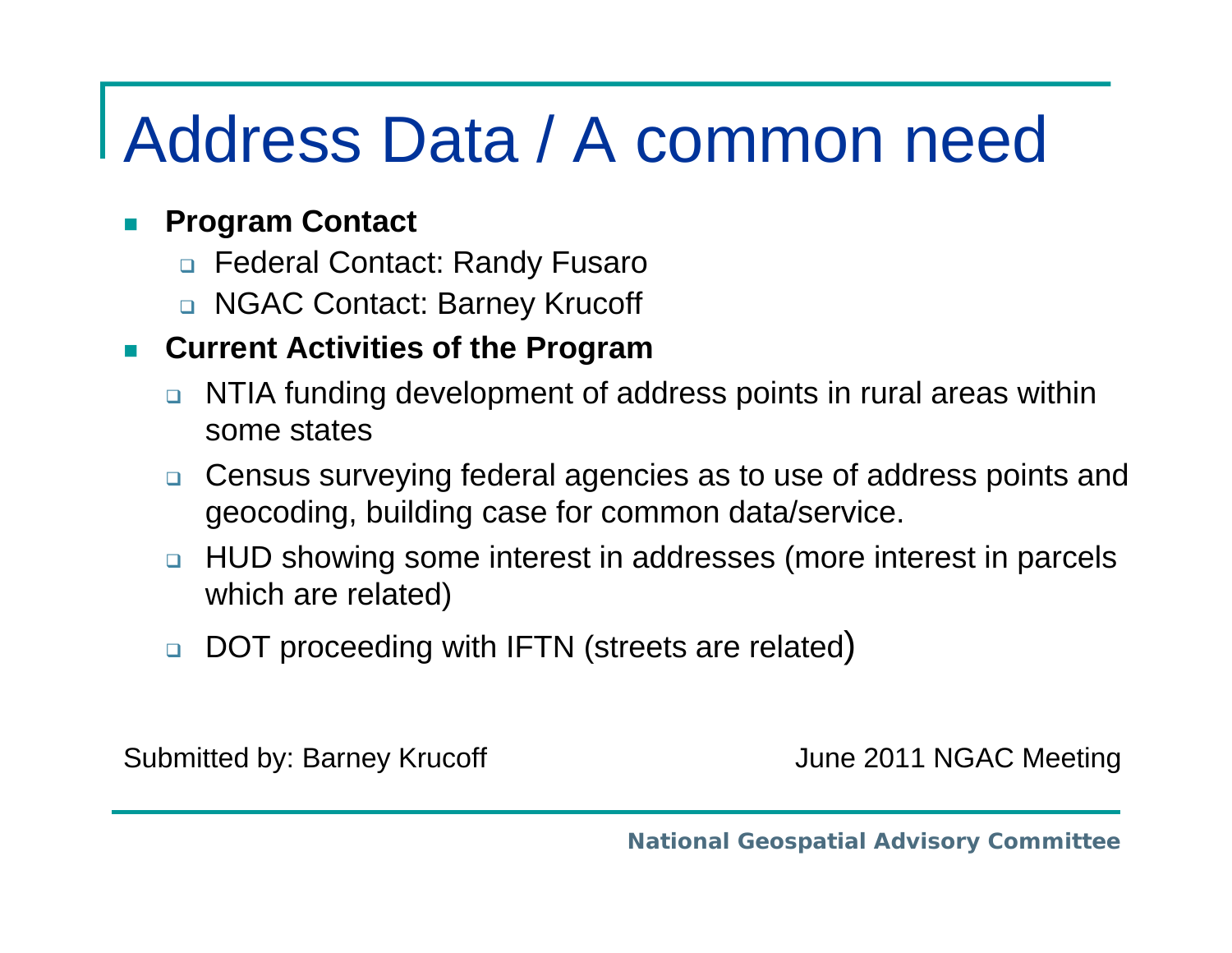## Addresses continued

#### **Emerging Issues**

- □ NSGIC has published brochure with descriptions and recommendations
- □ Census, HUD, and DOT all present at this meeting

Submitted by: Barney Krucoff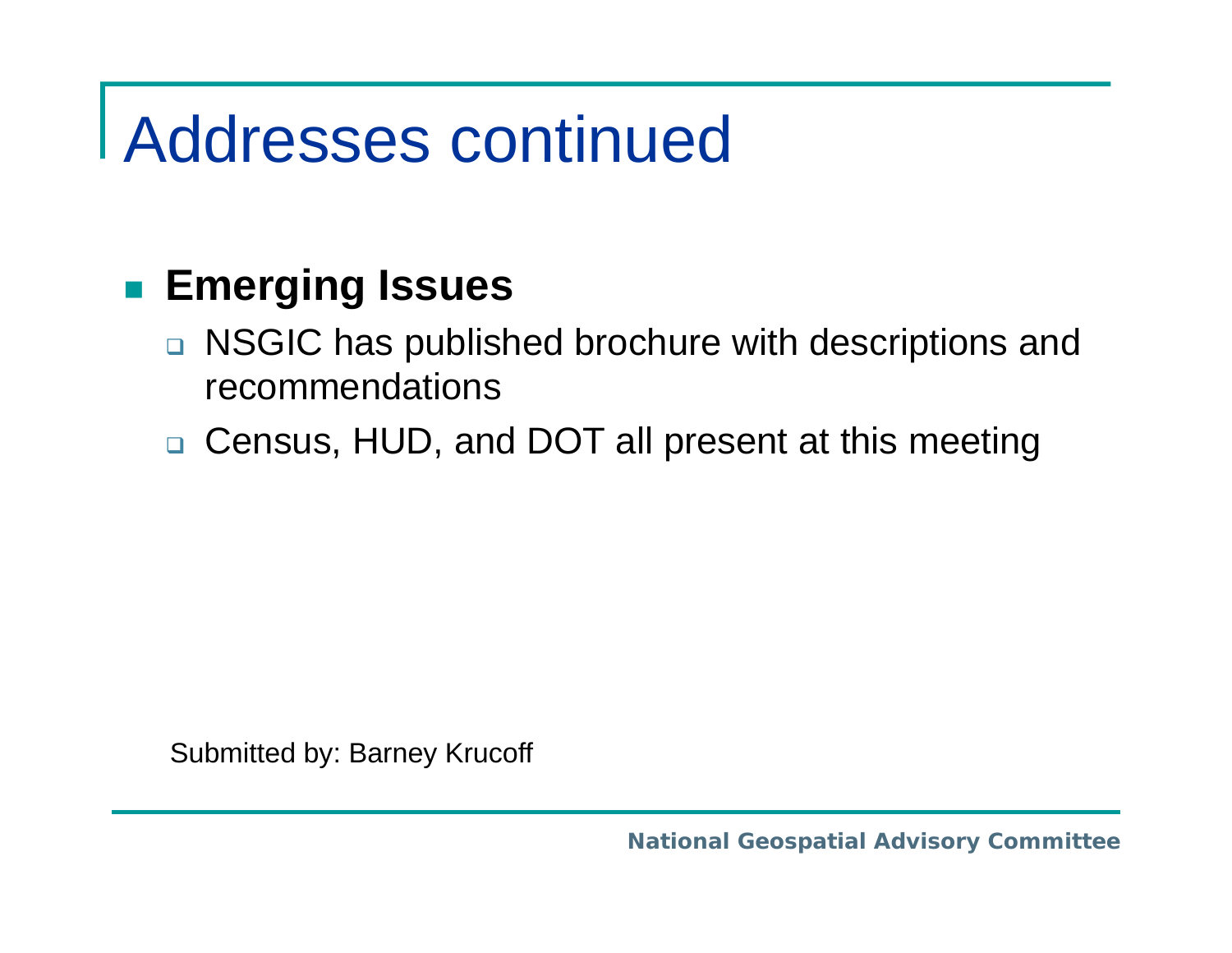## NSGIC recommendations:

| <b>Activity</b>                                                                                                                                                                                                                                                                              | <b>Timeframe</b> |
|----------------------------------------------------------------------------------------------------------------------------------------------------------------------------------------------------------------------------------------------------------------------------------------------|------------------|
| Congress should remove addresses and address point locations<br>from Federal privacy restrictions in all relevant Titles (e.g. Title 13<br>and Title 39).                                                                                                                                    |                  |
| Congress and or OMB should instruct Federal agencies to jointly<br>develop a common address point file in cooperation with state and<br>local governments.                                                                                                                                   |                  |
| If a national address point file can be publicly shareable, the U.S.<br>Census Bureau should become the data steward addresses. If<br>existing privacy constraints cannot be addressed, another Federal<br>agency without such constraints should become the custodian of<br>address points. |                  |

*National Geospatial Advisory Committee*